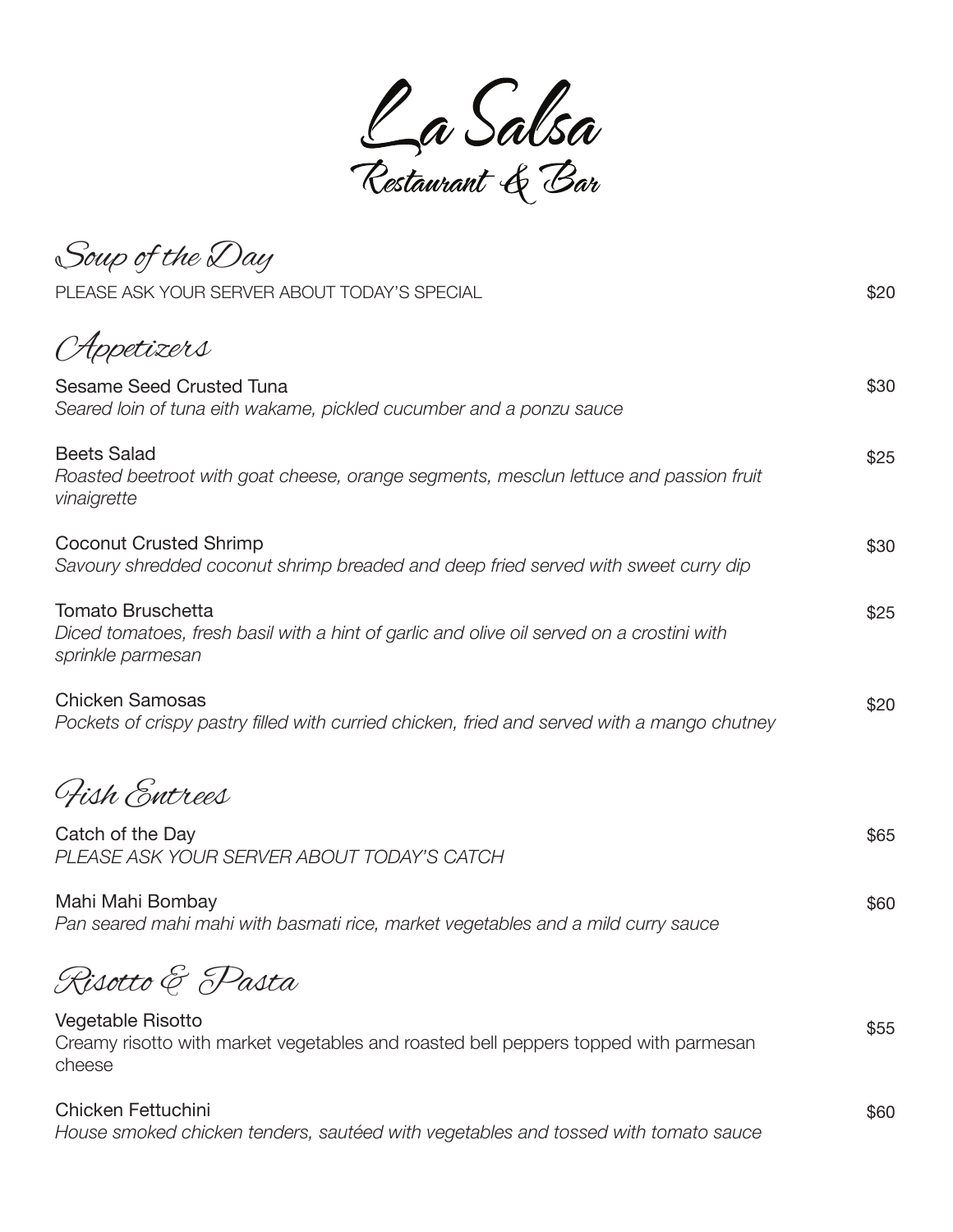

\$70 \$75 \$75 \$55 \$35 Treat Yourself (Items below are not included on the all-inclusive program, but are available at a supplementary cost) Meats Chef's Daily Creation *PLEASE ASK YOUR SERVER ABOUT TODAY'S CREATION* New Zealand Lamb Shank *Slow braised lamb shank on a bed of roasted garlic potatoes, steamed vegetables with a mint jus* Jerk Pork Tenderloin *Marinated in jerk seasoning, lightly grilled and then roasted, served with sweet potato mash, fresh vegetables accompanied with a mango sauce* 8 oz. Center-Cut Strip-Loin Steak *Pan roasted with garlic and thyme served on a pomme fondant with a thyme au jus* Bar-B-Que Chicken *Grilled and smothered in a la salsa house made bbq sauce served with fries and coleslaw* Twice Baked Jacket Potato *Idaho potato baked with chedder cheese, crispy bacon, sour cream and chives* \$70

| <b>Premium Grilled Steak</b><br>Grilled steak, fresh cut home fries and choice of pepper corn sauce or demi glaze | AI NON          |
|-------------------------------------------------------------------------------------------------------------------|-----------------|
| Rib-Eye (10oz)                                                                                                    | $$35 \, \, $80$ |
| Filet Mignon (7oz)                                                                                                | \$40 \$90       |
| <b>Lobster Thermidor</b><br>Slow cooked Lobster in a creamy Mornay Sauce with Mash Potatoes                       | \$45 \$95       |
| <b>Herb Crusted Lamb Rack</b><br>Lamb rack to your delight served with mashed potatoes                            | $$35 \, \, $80$ |

*Lamb rack to your delight served with mashed potatoes*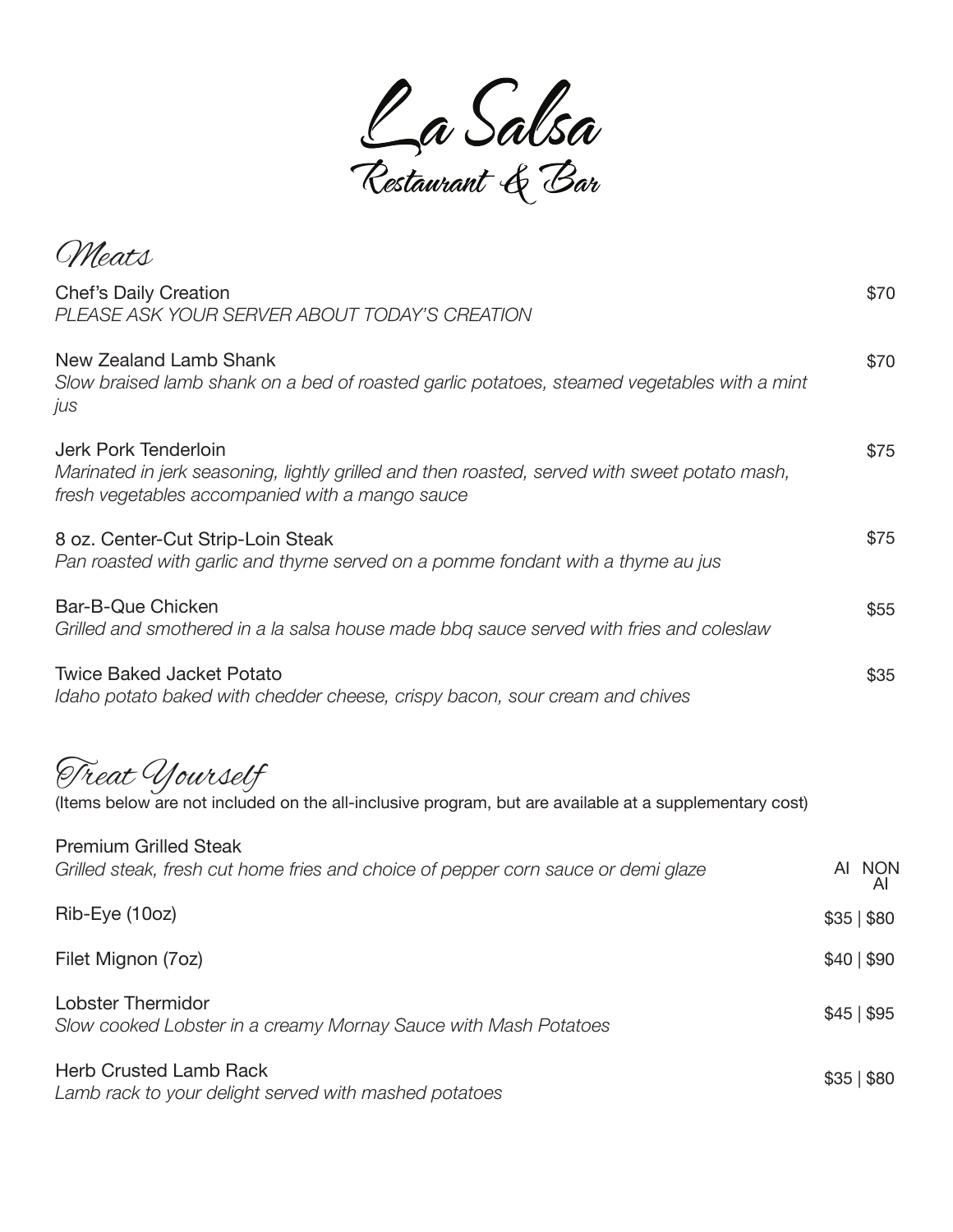

Appetizers Spiced Crusted Calamari *Calamari rings seasoned and deep fried, served with lemon aioli* Greek Salad *Romaine lettuce with olives, cucumber, bell peppers, tomatoes, feta cheese finished with a lemon and dill vinaigrette* Tandoori Chicken *Tandoori rubbed grilled chicken tenders with a coleslaw and mango chutney*  Napoleon Stack *Sauteed mushrooms, roasted red onions, eggplant, zucchini, bell peppers, and topped with a tomato sauce* Vegetable Spring Rolls *Asian vegetables in a crispy wrapper, deep fried and served with a soy sauce*  \$20 \$30 \$25 \$30 \$25 Fish Entrees Catch of the Day *PLEASE ASK YOUR SERVER ABOUT TODAY'S CATCH* Blackened Flying Fish *Lightly seasoned with blacken seasoning, and sautéed, served with basmati rice, steamed vegetables, finished with a citrus beurre blanc*  \$65 \$55 Risotto & Pasta Shrimp Risotto Creamy risotto with plump shrimp in a basil cream sauce, topped with grated parmesan cheese Penne Pesto \$60 Soup of the Day PLEASE ASK YOUR SERVER ABOUT TODAY'S SPECIAL **\$20** \$20

\$55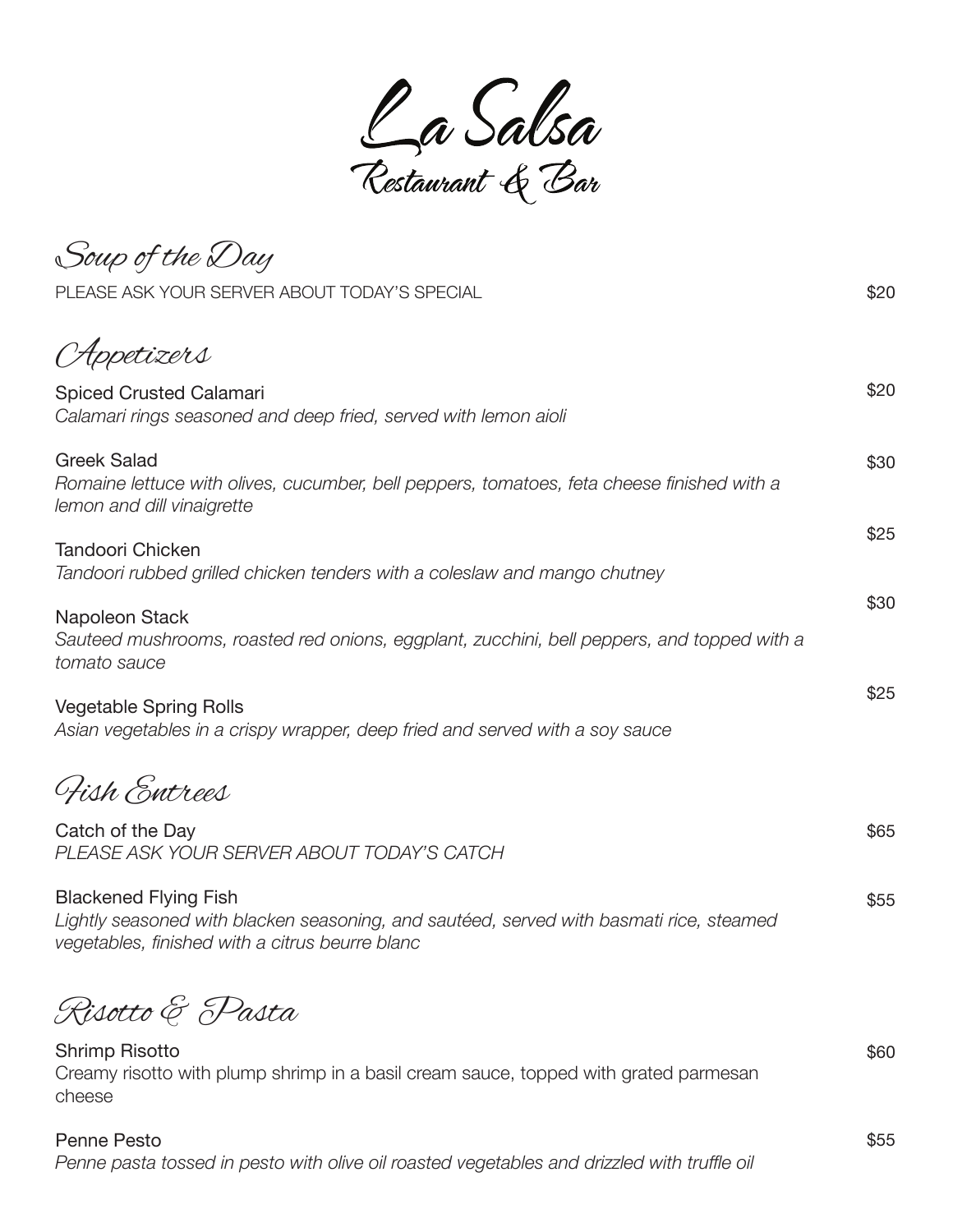

\$65 \$75 \$60 \$50 \$50 Treat Yourself (Items below are not included on the all-inclusive program, but are available at a supplementary cost) Premium Grilled Steak *Grilled steak, fresh cut home fries and choice of pepper corn sauce or demi glaze* Rib-Eye (10oz) Filet Mignon (7oz) Lobster Thermidor *Slow cooked lobster in a creamy mornay sauce with mash potatoes* \$35 | \$80 \$40 | \$90 \$45 | \$95 Meats Chef's Daily Creation *PLEASE ASK YOUR SERVER ABOUT TODAY'S CREATION* Modenese Pork-Loin *Pan seared 8 oz. cut from the loin, marinated in garlic and herbs, pan roasted, finished with a light white wine cream sauce, served with spinach potatoes* N.Y. Steak Au Poivre *Crack black peppercorns rubbed 8 oz. steak, served on a bed of garlic mash potatoes, seasonal vegetables with a brandy demi glaze cream sauce.* Garlic Marinated Chicken Breast *Seared chicken breast served with a roasted vegetable cous cous and a mango chilli sauce.* Bangers & Mash *Fluffy potato mash, pork sausages accompanied with peas and carrots, finished with an onion gravy* Lamb Kebabs *Marinated and grilled to perfection, served with roasted vegetables and golden cous cous* \$70 AI NON AI

\$35 | \$80

Herb Crusted Lamb Rack *Lamb rack to your delight served with mashed potatoes*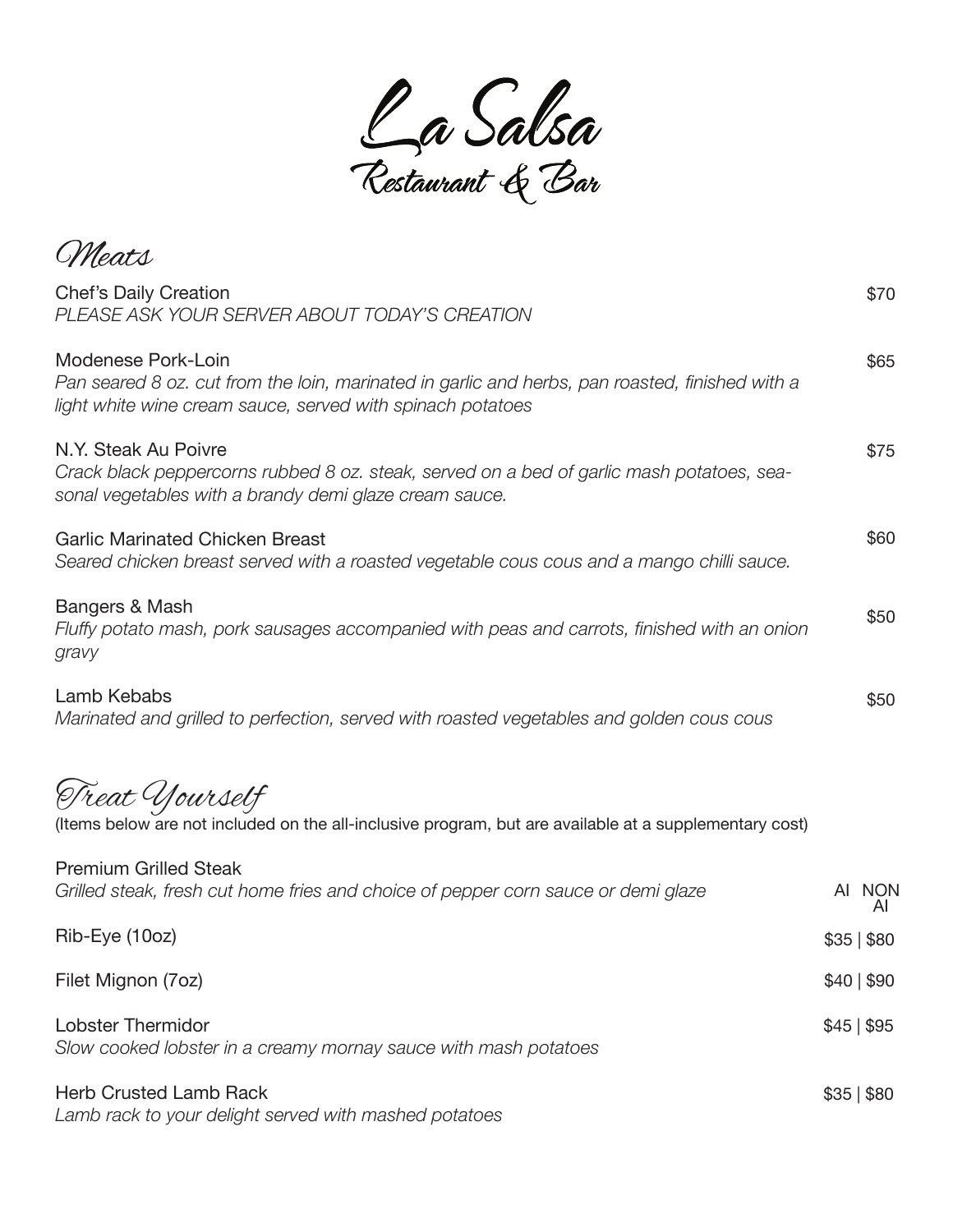Ca Salsa<br>Restaurant & Bar

Soup of the Day Appetizers Shrimp Cocktail *Poached jumbo shrimp with a marie rose dipping sauce, lettuce and tomato sauce served in a martini glass* Tuna Tar-Tar *Diced fresh tuna lightly seasoned with sesame seed oil and served with a sweet potato crisps* Grilled Wedge Salad *Iceberg wedge lightly seasoned tossed in olive oil and grilled, drizzled with a blue cheese dressing topped with garlic croutons* Roasted Vegetables Flat Bread *Roasted market vegetables on a pita bread with a pomodoro sauce and parmesan cheese* Buffalo Wings *Deep fried and glaze with a homemade bar-be-que sauce, served with home fries and coleslaw*  PLEASE ASK YOUR SERVER ABOUT TODAY'S SPECIAL **\$20** \$20 \$30 \$30 \$30 \$30 \$30 Fish Entrees Catch of the Day *PLEASE ASK YOUR SERVER ABOUT TODAY'S CATCH* Grilled Salmon *Grilled salmon on a bed of rustic new potato mash with a dijon cream sauce* \$65 \$65 Risotto & Pasta Wild Mushroom Risotto Mushroom risotto in tomato sauce with grated parmesan cheese and truffle oil Cheese Ravioli \$55 \$60

*Ravioli pasta in alfredo sauce, roasted butternut squash and sage butter*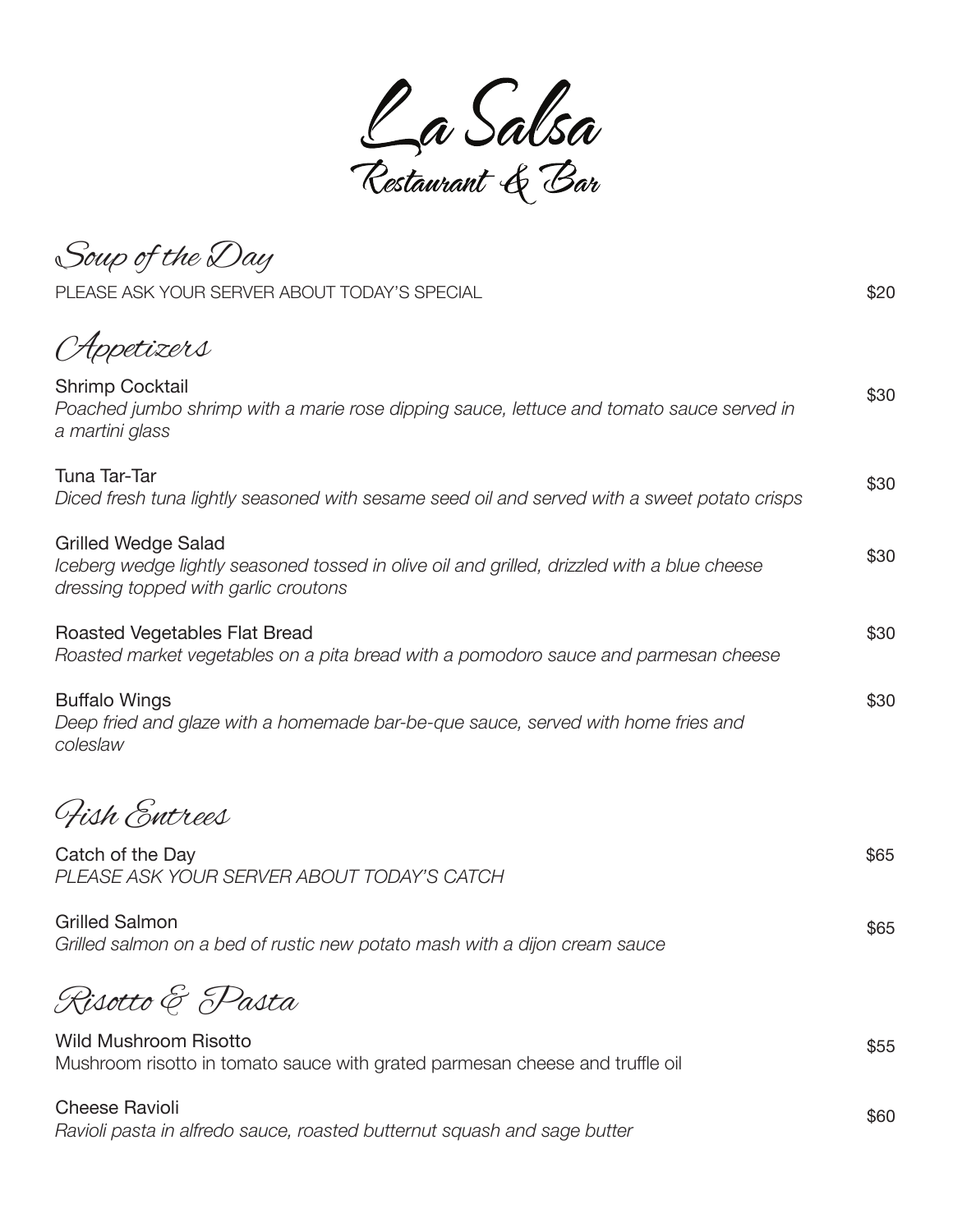

\$75 \$75 \$65 \$65 \$40 Meats Chef's Daily Creation *PLEASE ASK YOUR SERVER ABOUT TODAY'S CREATION* 8 oz. Strip-Loin Steak *Grilled to your liking and served with roasted potatoes and steamed vegetables* West Indian Coconut Chicken Curry *(Vegetable only option available on request) Served with basmati rice, dahl roti skin, steamed vegetables and mango chutney* Char-Grilled Pork Chop *Marinated with honey and citrus juice, grilled and served on a bed of roasted vegetables, red potatoes with an apple demi glaze* Stir Fry Beef *Strips of beef cooked in sesame seed oil, garlic ginger, oriental vegetables and soy sauce served with steamed rice* Gourmet Burger *Juicy homemade 8. oz. grill burger with caramelized onions, bell peppers, lettuce, tomatoes, bbq sauce, pepper jack cheese and jalapenos, served with sweet potatoes fries and cabbage slaw* \$70

Treat Yourself

(Items below are not included on the all-inclusive program, but are available at a supplementary cost)

| <b>Premium Grilled Steak</b><br>Grilled steak, fresh cut home fries and choice of pepper corn sauce or demi glaze | AI NON          |
|-------------------------------------------------------------------------------------------------------------------|-----------------|
| Rib-Eye (10oz)                                                                                                    | \$35 \$80       |
| Filet Mignon (7oz)                                                                                                | \$40 \$90       |
| <b>Lobster Thermidor</b><br>Slow cooked lobster in a creamy mornay sauce with mash potatoes                       | \$45 \$95       |
| <b>Herb Crusted Lamb Rack</b><br>Lamb rack to your delight served with mashed potatoes                            | $$35 \, \, $80$ |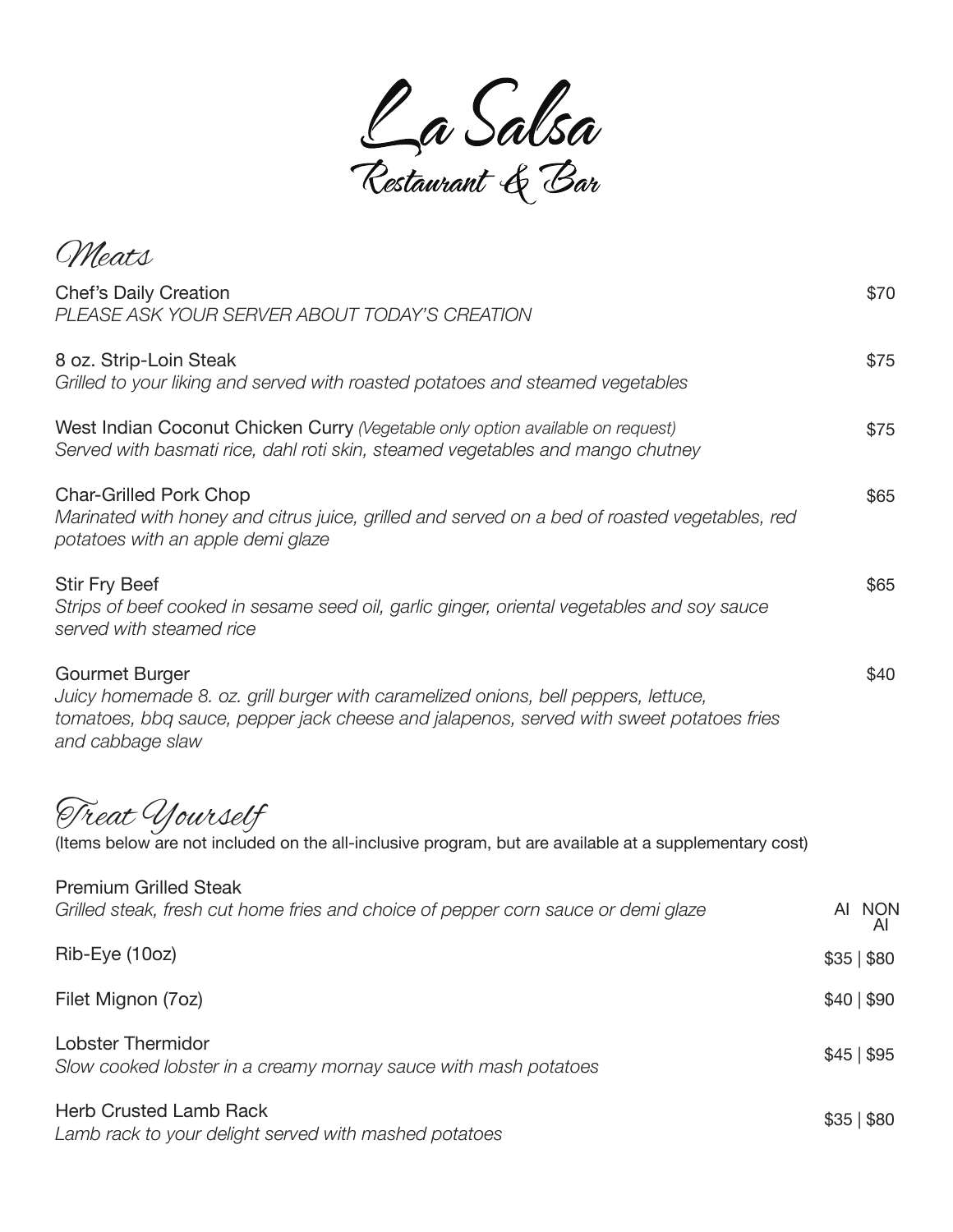Ca Salsa<br>Restaurant & Bar

Soup of the Day Appetizers Maryland Style Crab Cakes *Seasoned crab meat lightly breaded and deep fried, served with a garlic aioli*  Prosciutto and Mozzarella Salad *Slices of prosciutto and mozzarella cheese with mango, mix leaf and drizzled with a pesto dressing.* La Salsa Garden Salad *Lettuce blend tossed with cucumber, tomatoes, bell peppers and red onions, topped with a passion fruit vinaigrette*  Atlantic Smoked Salmon Roulade *Smoked salmon stuffed with cream cheese, sundried tomatoes and capers, served with salad and a cranberry coulis* Chicken Satay *Marinated chicken strips, grilled and served with a peanut sauce*  PLEASE ASK YOUR SERVER ABOUT TODAY'S SPECIAL **\$20** \$20 \$30 \$30 \$25 \$30 \$25 Fish Entrees Catch of the Day *PLEASE ASK YOUR SERVER ABOUT TODAY'S CATCH* Pan Seared Snapper *Seared marinated snapper with saffron rice, steamed vegetables and a pineapple salsa* \$65 \$60 Risotto & Pasta Roasted Pumpkin Risotto Roaste pureed pumpkin folded into a creamy risotto, topped with grated parmesan cheese drizzled with truffle oil Shrimp Scampi \$55 \$65

*Sauteed shrimp in garlic butter, lemon juice, white wine and diced tomatoes and broccoli, tossed with linguine*